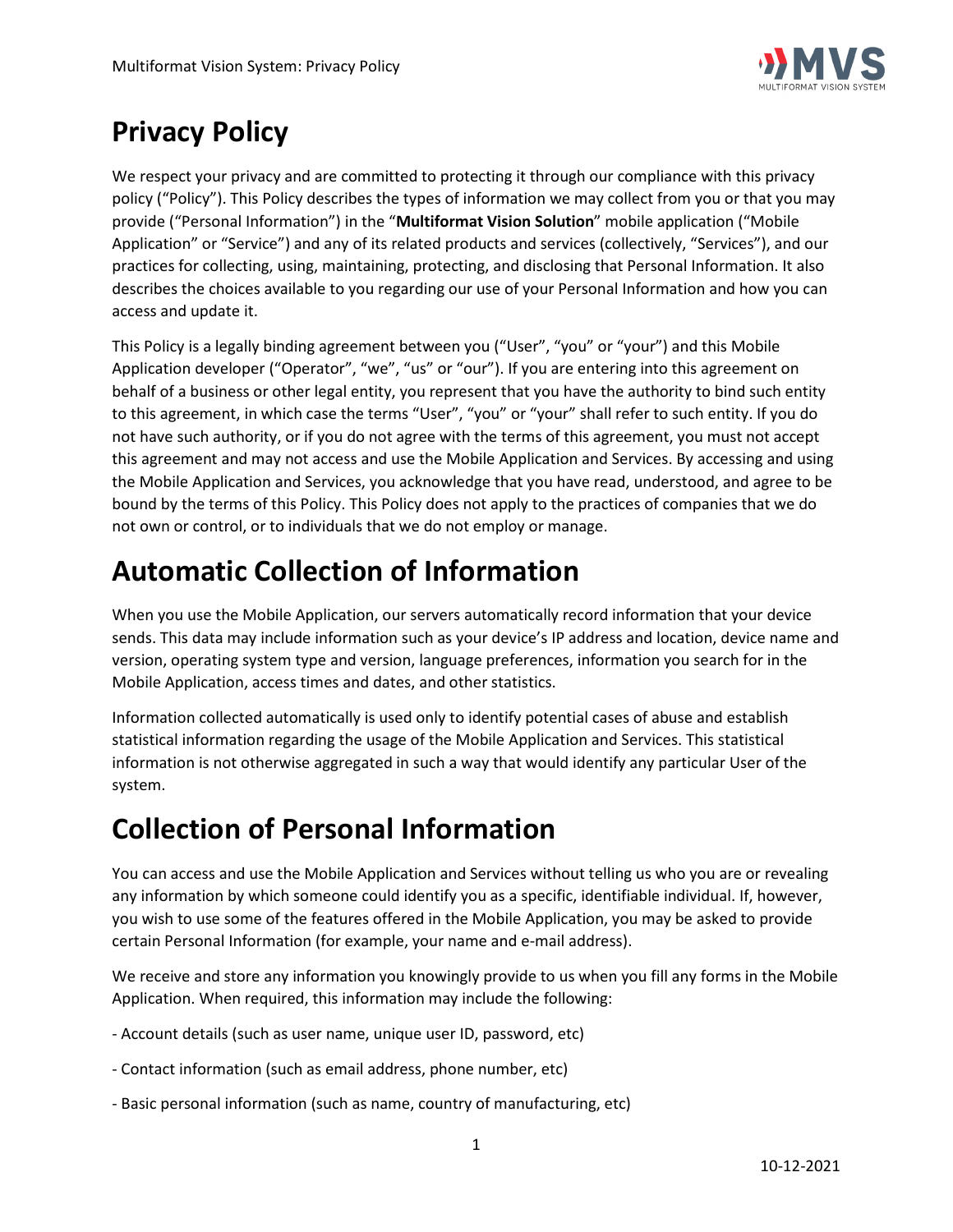

- Certain features on the mobile device (such as contacts, calendar, gallery, etc)
- Any other materials you willingly submit to us (such as articles, images, feedback, etc)

Some of the information we collect is directly from you via the Mobile Application and Services. However, we may also collect Personal Information about you from other sources such as public databases and our joint marketing partners.

You can choose not to provide us with your Personal Information, but then you may not be able to take advantage of some of the features in the Mobile Application. Users who are uncertain about what information is mandatory are welcome to contact us.

# **Privacy of Children**

We do not knowingly collect any Personal Information from children under the age of 18. If you are under the age of 18, please do not submit any Personal Information through the Mobile Application and Services. If you have reason to believe that a child under the age of 18 has provided Personal Information to us through the Mobile Application and Services, please contact us to request that we delete that child's Personal Information from our Services.

We encourage parents and legal guardians to monitor their children's Internet usage and to help enforce this Policy by instructing their children never to provide Personal Information through the Mobile Application and Services without their permission. We also ask that all parents and legal guardians overseeing the care of children take the necessary precautions to ensure that their children are instructed to never give out Personal Information when online without their permission.

## **Use and Processing of Collected Information**

We act as a data controller and a data processor when handling Personal Information, unless we have entered into a data processing agreement with you in which case you would be the data controller and we would be the data processor.

Our role may also differ depending on the specific situation involving Personal Information. We act in the capacity of a data controller when we ask you to submit your Personal Information that is necessary to ensure your access and use of the Mobile Application and Services. In such instances, we are a data controller because we determine the purposes and means of the processing of Personal Information.

We act in the capacity of a data processor in situations when you submit Personal Information through the Mobile Application and Services. We do not own, control, or make decisions about the submitted Personal Information, and such Personal Information is processed only in accordance with your instructions. In such instances, the User providing Personal Information acts as a data controller.

In order to make the Mobile Application and Services available to you, or to meet a legal obligation, we may need to collect and use certain Personal Information. If you do not provide the information that we request, we may not be able to provide you with the requested products or services. Any of the information we collect from you may be used for the following purposes: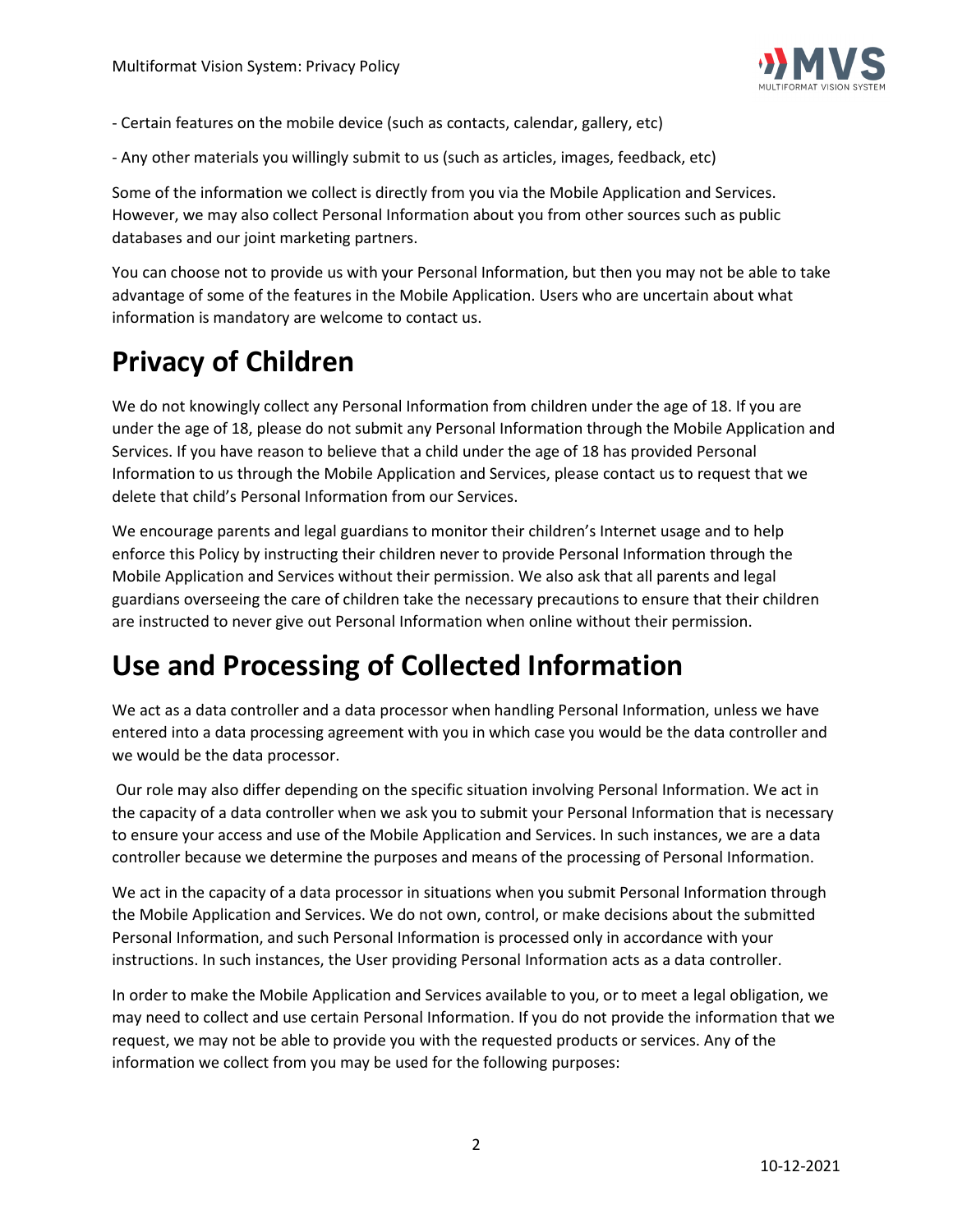

- Send administrative information
- Send product and service updates
- Request user feedback
- Improve user experience
- Run and operate the Mobile Application and Services

Processing your Personal Information depends on how you interact with the Mobile Application and Services, where you are located in the world and if one of the following applies: (i) you have given your consent for one or more specific purposes; (ii) provision of information is necessary for the performance of an agreement with you and/or for any pre-contractual obligations thereof; (iii) processing is necessary for compliance with a legal obligation to which you are subject; (iv) processing is related to a task that is carried out in the public interest or in the exercise of official authority vested in us; (v) processing is necessary for the purposes of the legitimate interests pursued by us or by a third party. We may also combine or aggregate some of your Personal Information in order to better serve you and to improve and update our Mobile Application and Services.

Note that under some legislations we may be allowed to process information until you object to such processing by opting out, without having to rely on consent or any other of the legal bases. In any case, we will be happy to clarify the specific legal basis that applies to the processing, and in particular whether the provision of Personal Information is a statutory or contractual requirement, or a requirement necessary to enter into a contract.

# **Disclosure of Information**

To maintain the highest level of privacy and to protect your Personal Information to the full extent, we do not share your Personal Information with anyone and for any reason.

# **Retention of Information**

We will retain and use your Personal Information for the period necessary to comply with our legal obligations, to enforce our agreements, resolve disputes, and unless a longer retention period is required or permitted by law.

We may use any aggregated data derived from or incorporating your Personal Information after you update or delete it, but not in a manner that would identify you personally. Once the retention period expires, Personal Information shall be deleted. Therefore, the right to access, the right to erasure, the right to rectification, and the right to data portability cannot be enforced after the expiration of the retention period.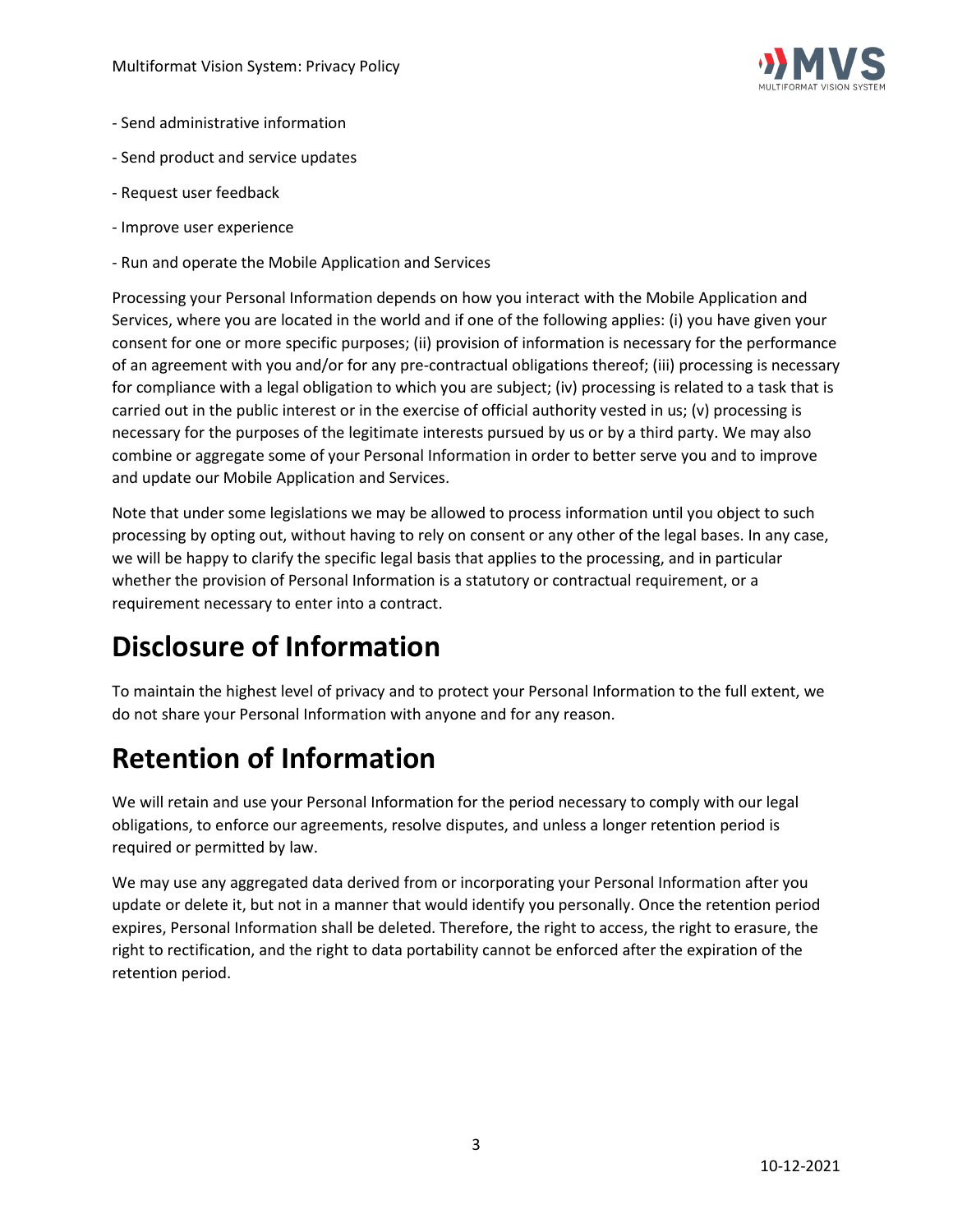

### **Links to Other Resources**

The Mobile Application and Services contain no links to other resources that are not owned or controlled by AIS Technologies Group. Please be aware that we are not responsible for the privacy practices of such other resources or third parties. We encourage you to be aware when you leave the Mobile Application and Services and to read the privacy statements of each and every resource that may collect Personal Information.

# **Information Security**

We secure information you provide on computer servers in a controlled, secure environment, protected from unauthorized access, use, or disclosure. We maintain reasonable administrative, technical, and physical safeguards in an effort to protect against unauthorized access, use, modification, and disclosure of Personal Information in our control and custody. However, no data transmission over the Internet or wireless network can be guaranteed.

Therefore, while we strive to protect your Personal Information, you acknowledge that (i) there are security and privacy limitations of the Internet which are beyond our control; (ii) the security, integrity, and privacy of any and all information and data exchanged between you and the Mobile Application and Services cannot be guaranteed; and (iii) any such information and data may be viewed or tampered with in transit by a third party, despite best efforts.

## **Data Breach**

In the event we become aware that the security of the Mobile Application and Services has been compromised or Users' Personal Information has been disclosed to unrelated third parties as a result of external activity, including, but not limited to, security attacks or fraud, we reserve the right to take reasonably appropriate measures, including, but not limited to, investigation and reporting, as well as notification to and cooperation with law enforcement authorities. In the event of a data breach, we will make reasonable efforts to notify affected individuals if we believe that there is a reasonable risk of harm to the User as a result of the breach or if notice is otherwise required by law. When we do, we will send you an email, get in touch with you over the phone.

# **Changes and Amendments**

We reserve the right to modify this Policy or its terms related to the Mobile Application and Services at any time at our discretion. When we do, we will revise the updated date at the bottom of this page. We may also provide notice to you in other ways at our discretion, such as through the contact information you have provided.

An updated version of this Policy will be effective immediately upon the posting of the revised Policy unless otherwise specified. Your continued use of the Mobile Application and Services after the effective date of the revised Policy (or such other act specified at that time) will constitute your consent to those changes. However, we will not, without your consent, use your Personal Information in a manner materially different than what was stated at the time your Personal Information was collected.